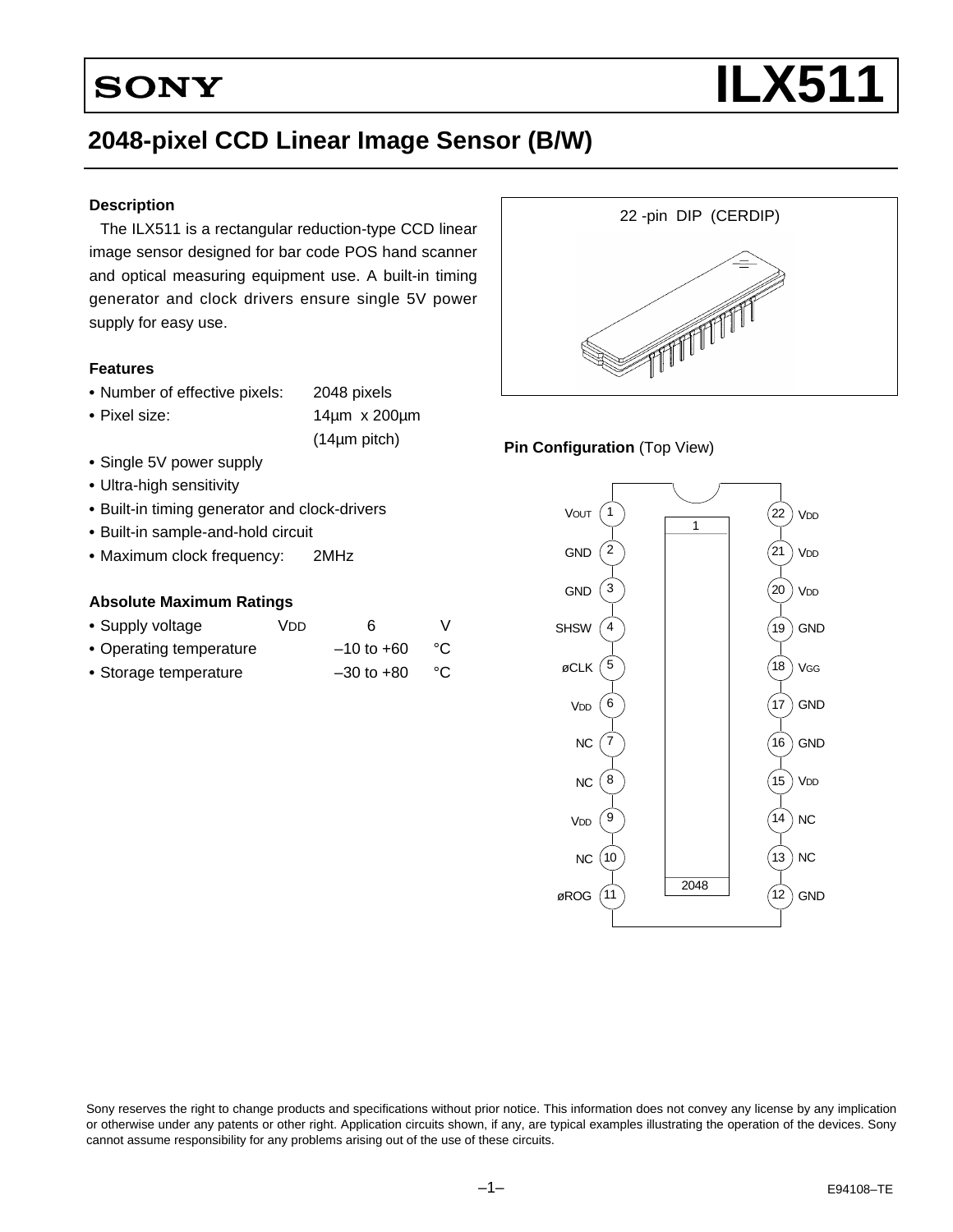# **Block Diagram**

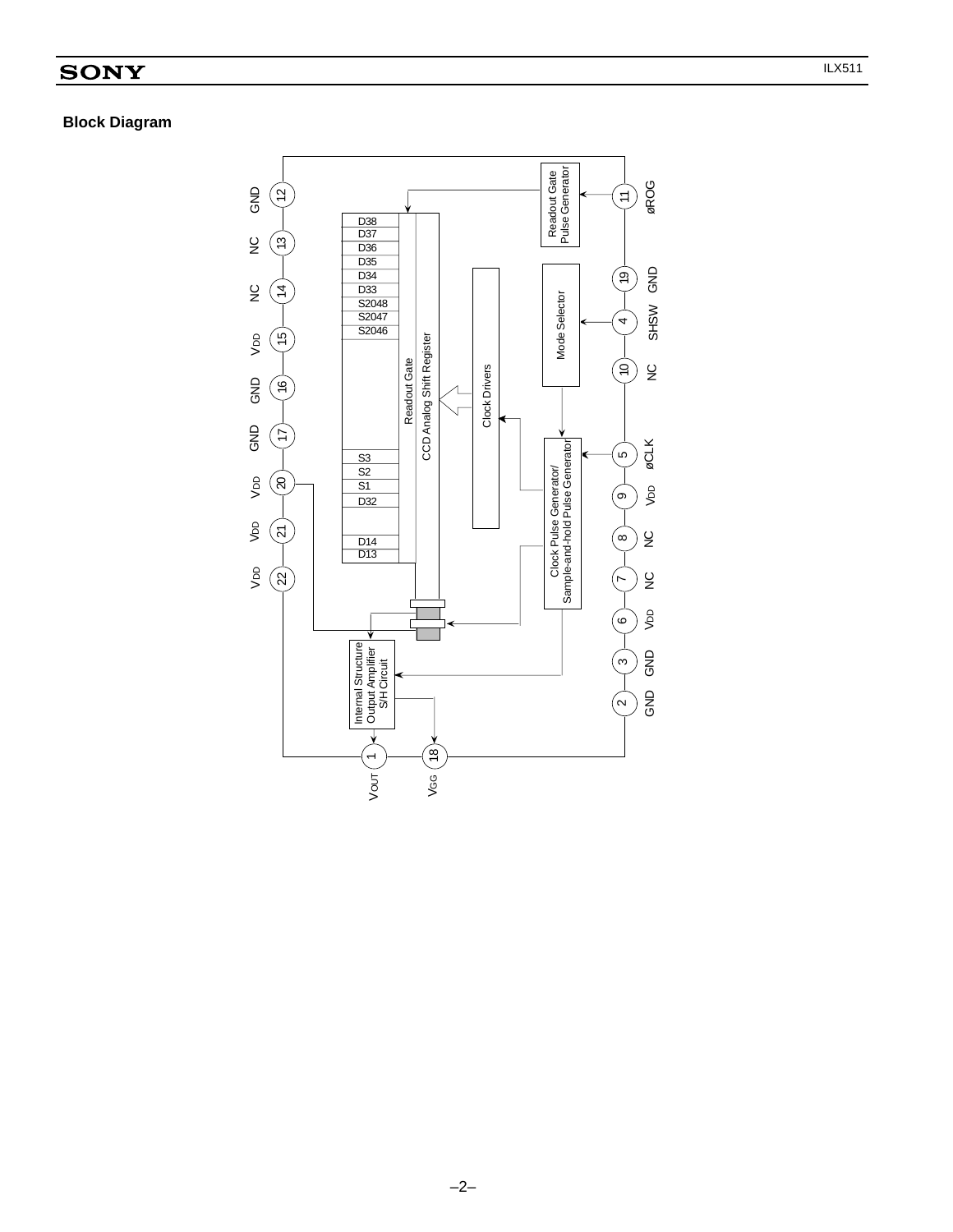#### **Pin Description**

| Pin No.        | Symbol      | Description                      |
|----------------|-------------|----------------------------------|
| 1              | <b>VOUT</b> | Signal output                    |
| $\overline{2}$ | <b>GND</b>  | <b>GND</b>                       |
| 3              | <b>GND</b>  | <b>GND</b>                       |
| 4              | <b>SHSW</b> | Switch (with S/H or without S/H) |
| 5              | øCLK        | Clock pulse input                |
| 6              | <b>VDD</b>  | 5V power supply                  |
| $\overline{7}$ | NC          | <b>NC</b>                        |
| 8              | NC          | NC                               |
| 9              | <b>VDD</b>  | 5V power supply                  |
| 10             | NC          | NC                               |
| 11             | øROG        | Readout gate pulse input         |
| 12             | <b>GND</b>  | <b>GND</b>                       |
| 13             | <b>NC</b>   | <b>NC</b>                        |
| 14             | <b>NC</b>   | <b>NC</b>                        |
| 15             | <b>VDD</b>  | 5V power supply                  |
| 16             | <b>GND</b>  | <b>GND</b>                       |
| 17             | <b>GND</b>  | <b>GND</b>                       |
| 18             | <b>VGG</b>  | Output circuit gate bias         |
| 19             | <b>GND</b>  | <b>GND</b>                       |
| 20             | <b>VDD</b>  | 5V power supply                  |
| 21             | <b>VDD</b>  | 5V power supply                  |
| 22             | <b>VDD</b>  | 5V power supply                  |

| Mode in Use | Pin 4 (SHSW) |
|-------------|--------------|
| With S/H    | GND          |
| Without S/H | Vnn          |

#### **Mode Description Recommended Voltage**

| Item           | Min. | VD. | Max. | Unit |
|----------------|------|-----|------|------|
| $^{\prime}$ DD | 4.5  | 5.U | 5.5  |      |

#### **Input Clock Voltage Condition (Note)**

| Item | Min. | $\tau_{\text{VD}}$ . | Max. | Unit |
|------|------|----------------------|------|------|
| VIH  | 4.5  | 5.0                  | 5.5  |      |
| VIL  |      |                      | 0.5  |      |

Note) This is applied to the all pulses applied externally (øCLK, øROG).

#### **Input Pin Capacity**

| Item                       | Svmbol | Min. | $\tau_{\text{VP}}$ . | Max. | Unit |
|----------------------------|--------|------|----------------------|------|------|
| Input capacity of øCLK pin | Cøclk  |      | 10                   |      | рF   |
| Input capacity of øROG pin | Cørog  |      | 10                   |      | рF   |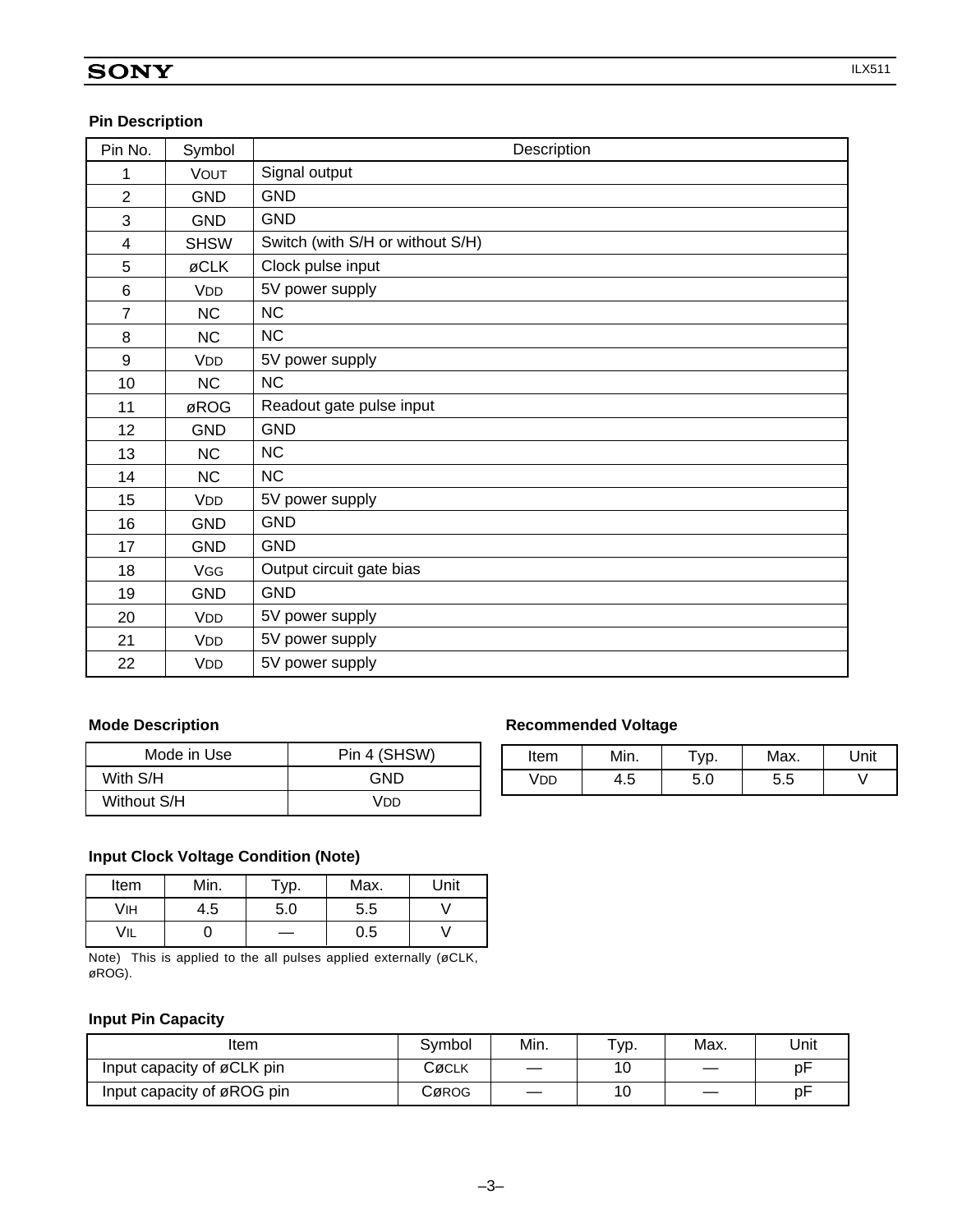(Ta = +25°C, VDD = 5V, Clock Frequency: 1MHz, Light Source = 3200K, IR Cut Filter: CM-500S (t = 1.0mm), Without S/H Mode)

| Item                      | Symbol         | Min. | Typ.  | Max. | Unit                                       | Remarks |
|---------------------------|----------------|------|-------|------|--------------------------------------------|---------|
| Sensitivity 1             | R <sub>1</sub> | 150  | 200   | 250  | $V/(l x \cdot s)$                          | Note 1  |
| Sensitivity 2             | R <sub>2</sub> |      | 1800  |      | $V/(l x \cdot s)$                          | Note 2  |
| Sensitivity nonuniformity | <b>PRNU</b>    |      | 5.0   | 10.0 | $\%$                                       | Note 3  |
| Saturation output voltage | <b>VSAT</b>    | 0.6  | 0.8   |      | V                                          |         |
| Dark voltage average      | VDRK           |      | 3.0   | 6.0  | mV                                         | Note 4  |
| Dark signal nonuniformity | <b>DSNU</b>    |      | 6.0   | 12.0 | mV                                         | Note 4  |
| Image lag                 | IL             |      | 1     |      | $\%$                                       | Note 5  |
| Dynamic range             | <b>DR</b>      |      | 267   |      |                                            | Note 6  |
| Saturation exposure       | <b>SE</b>      |      | 0.004 |      | $\mathsf{I} \mathsf{x} \bullet \mathsf{s}$ | Note 7  |
| 5V current consumption    | l vdd          |      | 5.0   | 10.0 | mA                                         |         |
| Total transfer efficiency | TTE            | 92.0 | 98.0  |      | %                                          |         |
| Output impedance          | Zo             |      | 250   |      | Ω                                          |         |
| Offset level              | <b>Vos</b>     |      | 2.8   |      | V                                          | Note 8  |

Notes:

1. For the sensitivity test light is applied with a uniform intensity of illumination.

2. Light source: LED  $\lambda = 660$ nm

3. PRNU is defined as indicated below. Ray incidence conditions are the same as for Note 1.

$$
PRNU = \frac{(VMAX-VMIN)/2}{VAVE} \times 100\ (%)
$$

The maximum output of all the valid pixels is set to VMAX, the minimum output to VMIN and the average output to VAVE.

- 4. Integration time is 10ms.
- 5. Typical value is used for clock pulse and readout pulse. Vout =  $500$ mV.
- 6. DR = VSAT/VDRK. When optical integration time is shorter, the dynamic range sets wider because dark voltage is in proportion to optical integration time.
- $7.$  SE = VSAT/R1
- 8. VOS is defined as indicated below.

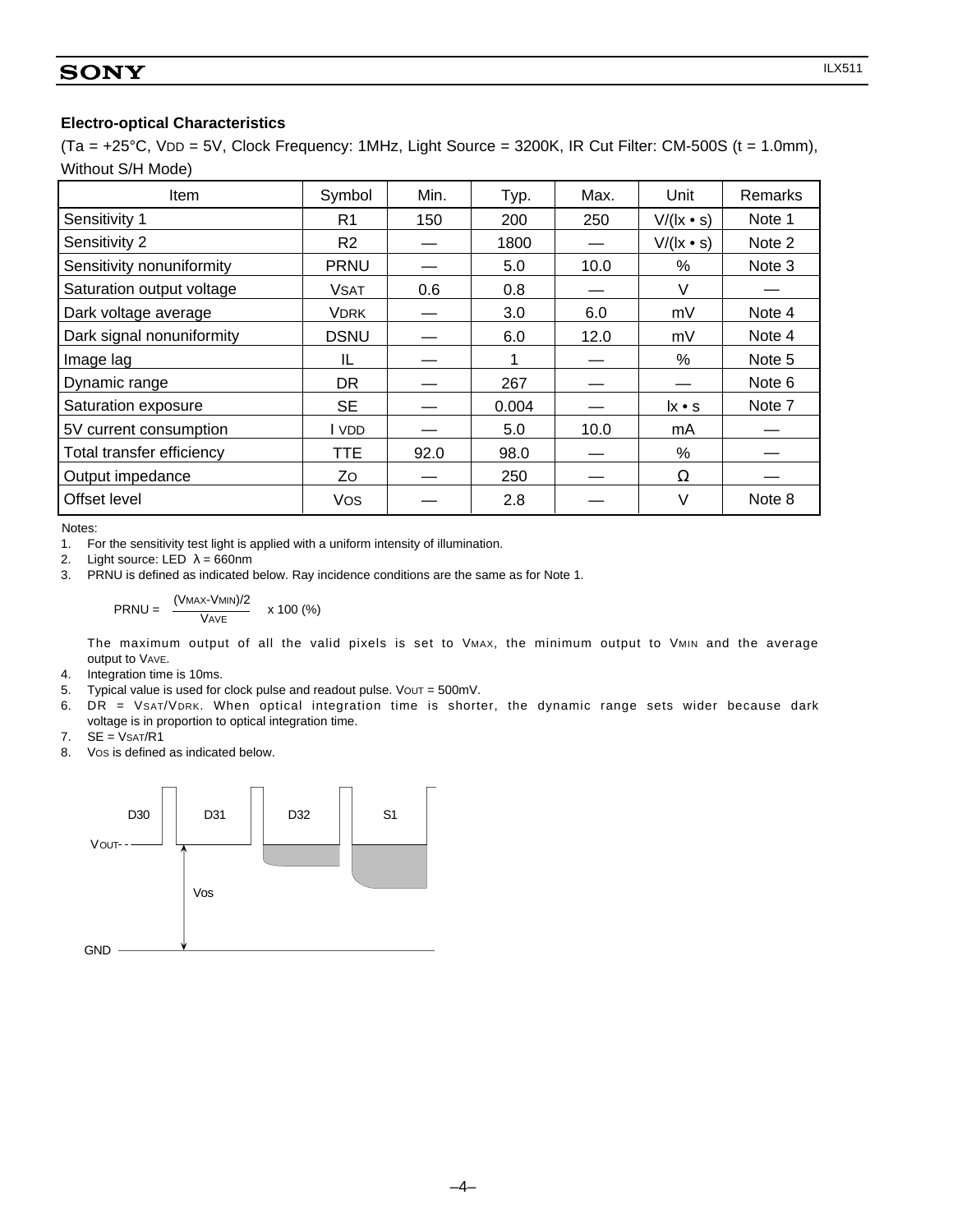# **Clock Timing Diagram (Without S/H Mode)**

Ю



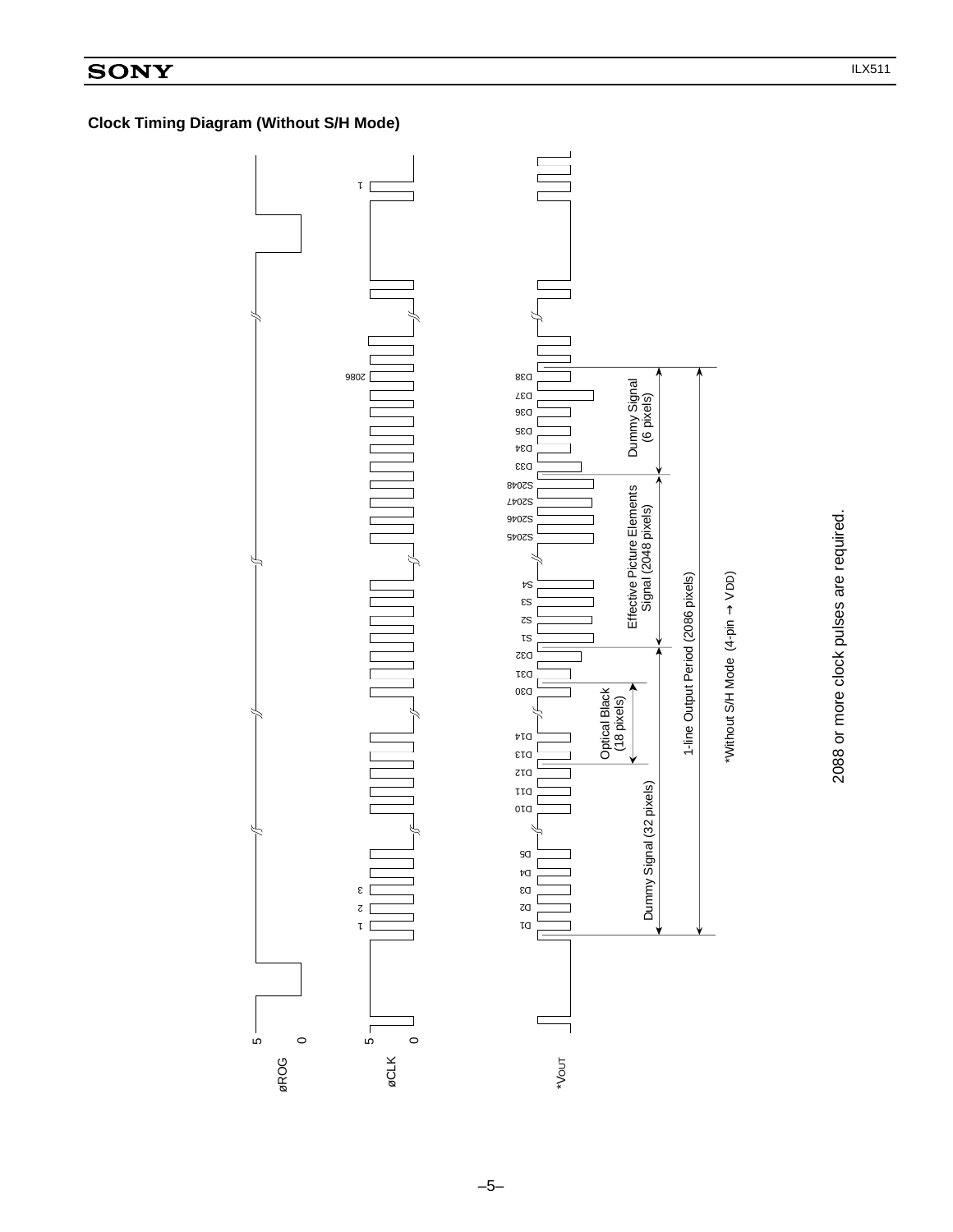# **Clock Timing Diagram (With S/H Mode)**



2088 or more clock pulses are required.

2088 or more clock pulses are required.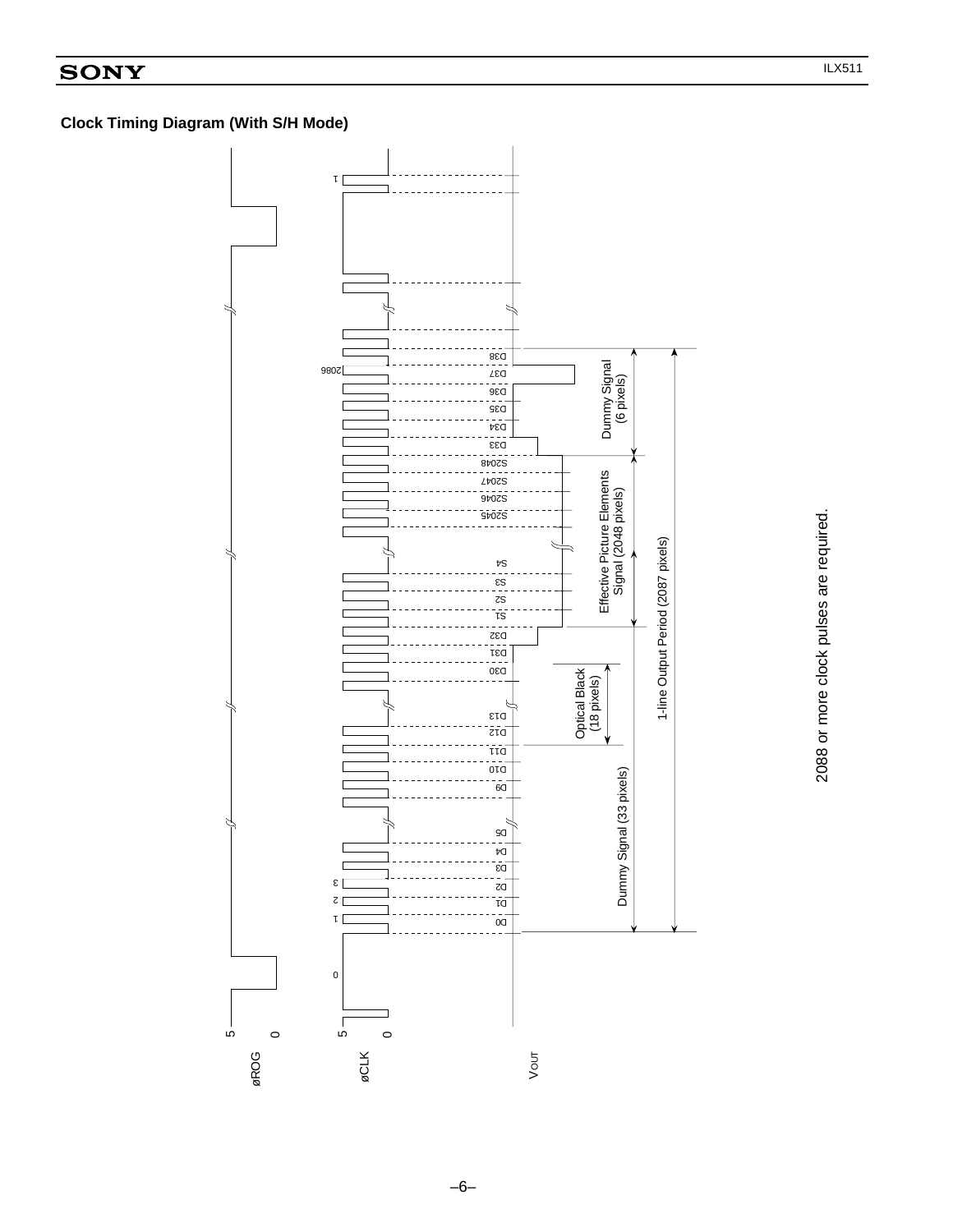# **øCLK Timing** (For All Modes)



| Item                      | Svmbol | Min. | Typ. | Max. | Unit |
|---------------------------|--------|------|------|------|------|
| øCLK pulse rise/fall time | t1. t2 |      | 10   | 100  | ns   |
| øCLK pulse duty (Note 1)  |        | 40   | 50   | 60   | %    |

Note 1)  $100 \times 14 / (13 + 14)$ 

# **øROG, øCLK Timing**



| Item                      | Symbol | Min. | ⊤ур. | Max. | Unit |
|---------------------------|--------|------|------|------|------|
| øROG, øCLK pulse timing 1 | t5     |      | 3000 |      |      |
| øROG, øCLK pulse timing 2 | t9     | 1000 | 3000 |      |      |
| øROG pulse rise/fall time | t6, t8 |      | 10   |      | ns   |
| øROG pulse period         |        | 3000 | 5000 |      |      |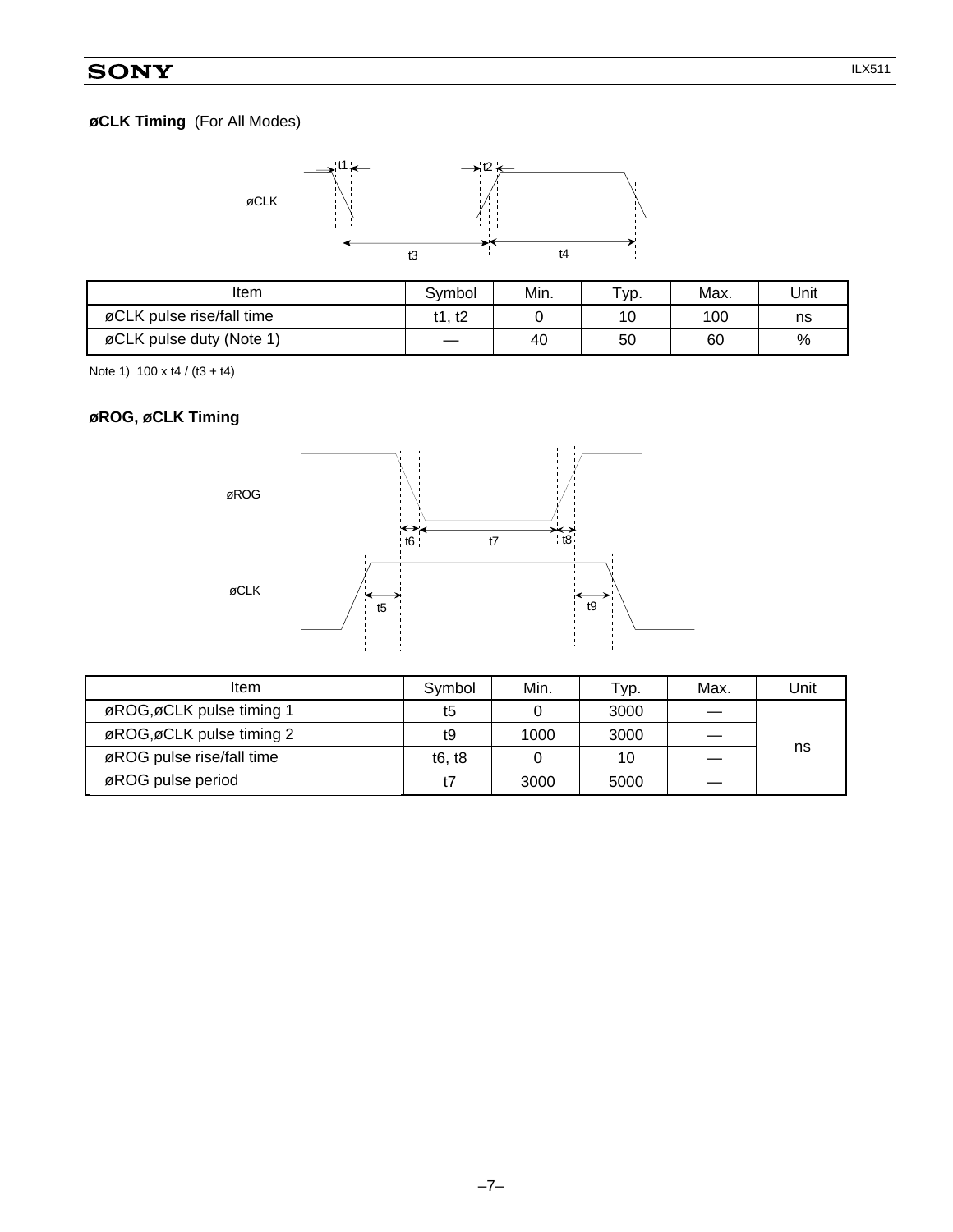# **øCLK, VOUT Timing (Note 1)**



| ltem                              | Symbol | Min. | Typ. | Max. | Unit |
|-----------------------------------|--------|------|------|------|------|
| øCLK-VOUT 1                       | t10    | 40   | 115  | 280  |      |
| øCLK-VOUT 2                       | t11    | 55   | 120  | 205  | ns   |
| øCLK-VOUT <sup>*</sup> (with S/H) | t12    | 10   | 165  | 240  |      |

**Notes:**

1)  $\text{fck} = 1\text{MHz}$ ,  $\phi$ CLK pulse duty = 50%,  $\phi$ CLK pulse rise/fall time = 10ns<br>2) Output waveform when internal S/H is in use.

2) Output waveform when internal S/H is in use.<br>3) • indicates the correspondence of clock pulse

3) • indicates the correspondence of clock pulse and data period.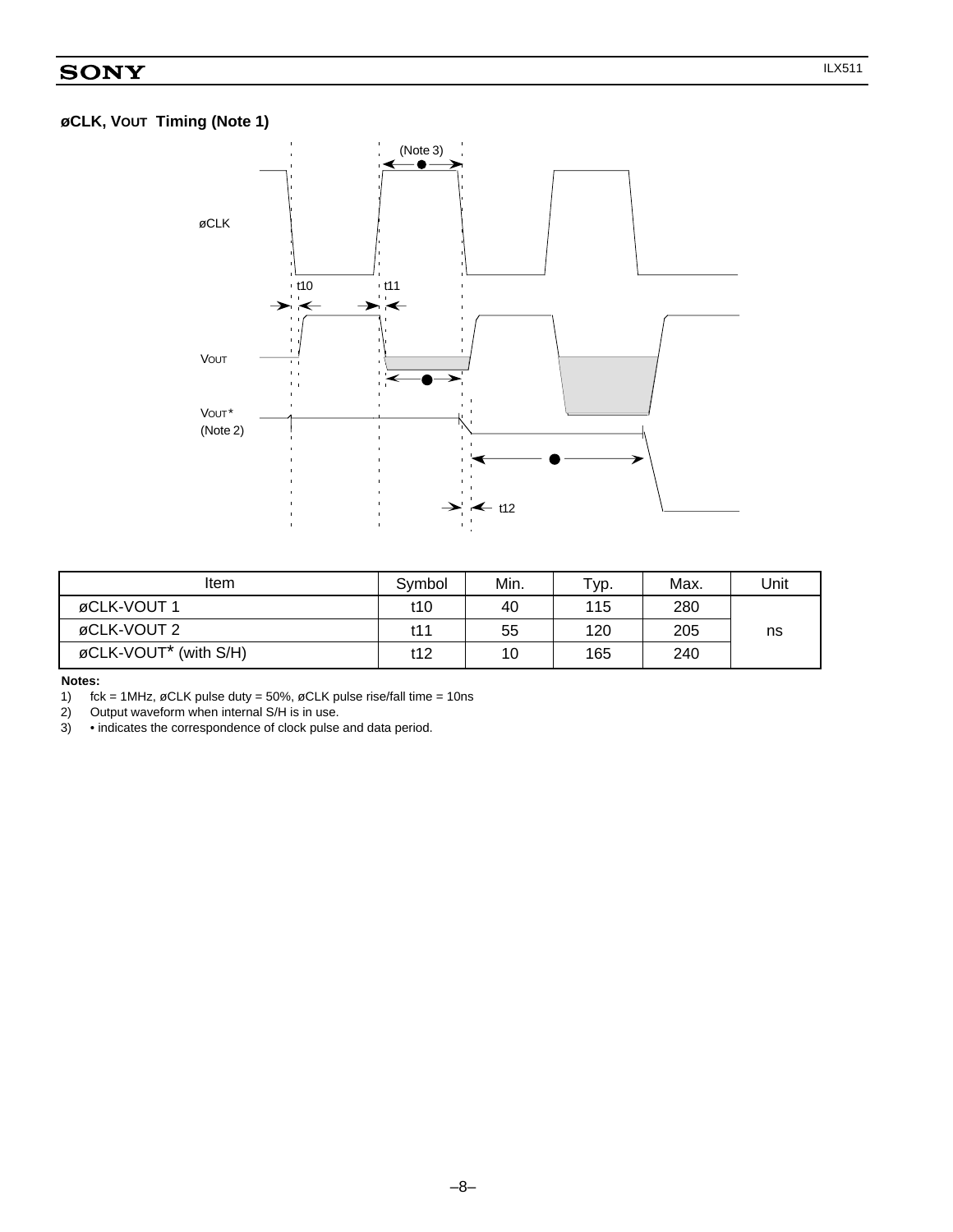



Dark Voltage Rate vs. Ambient Temperature (typ.)

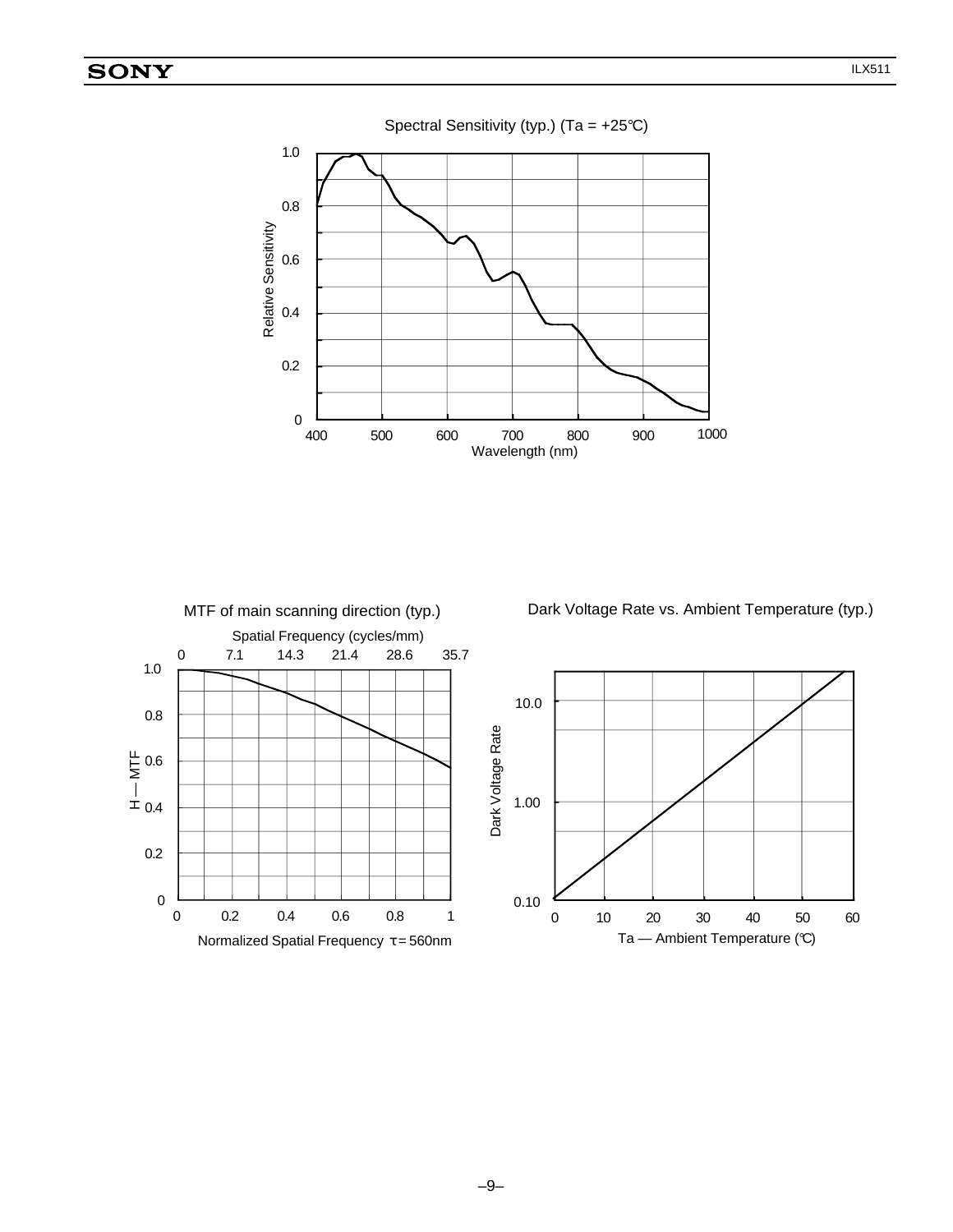2.0 5 Current Consumption Rate Current Consumption Rate Output Voltage Rate 1.5 Output Voltage Rate 1 1.0 0.5 0.1 0 1 10 50 0 0.5 1.0 1.5 2.0 τ int — Integration Time (ms) Clock Frequency (MHz) Offset Level vs. VDD (typ.) Offset Level vs. Ambient Temperature (typ.) 3.2 3.2  $Vos$  - Offset Level  $(V)$ Vos - Offset Level (V) VOS — Offset Level (V)VOS — Offset Level (V) 3.0 3.0 2.8 2.8 2.6 2.6  $2.4$  L<br>4.5 2.4 4.5 4.75 5 5.25 5.5 0 20 40 60

VDD (V)

Output Voltage Rate vs. Integration Time (typ.)

Current Consumption Rate vs. Clock Frequency (typ.)

Ta - Ambient Temperature (°C)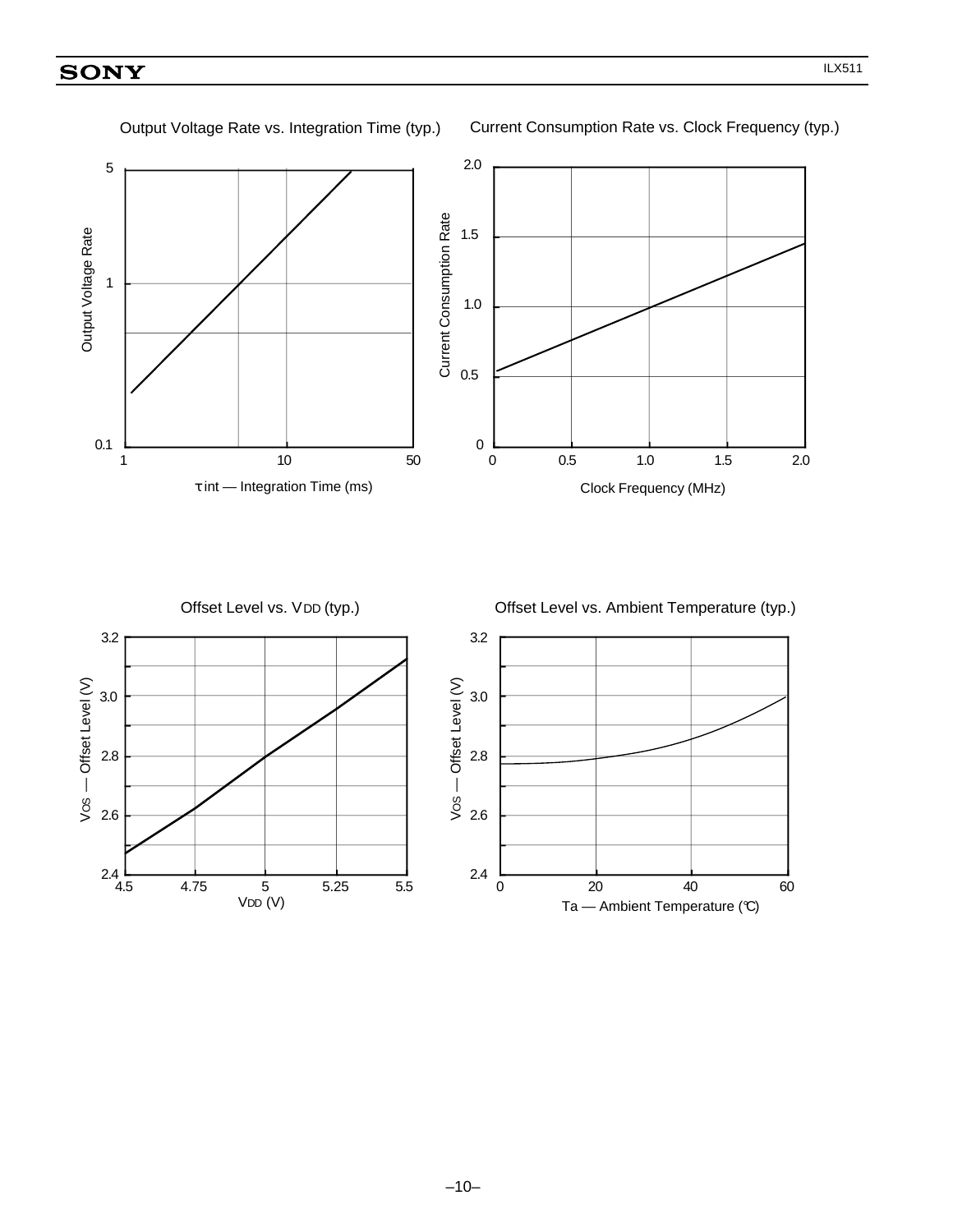

Note) This circuit diagram is the case when internal S/H is not used.

Application circuits shown are typical examples illustrating the operation of the devices. Sony cannot assume responsibility for any problems arising out of the use of these circuits or for any infringement of third party and other right due to same.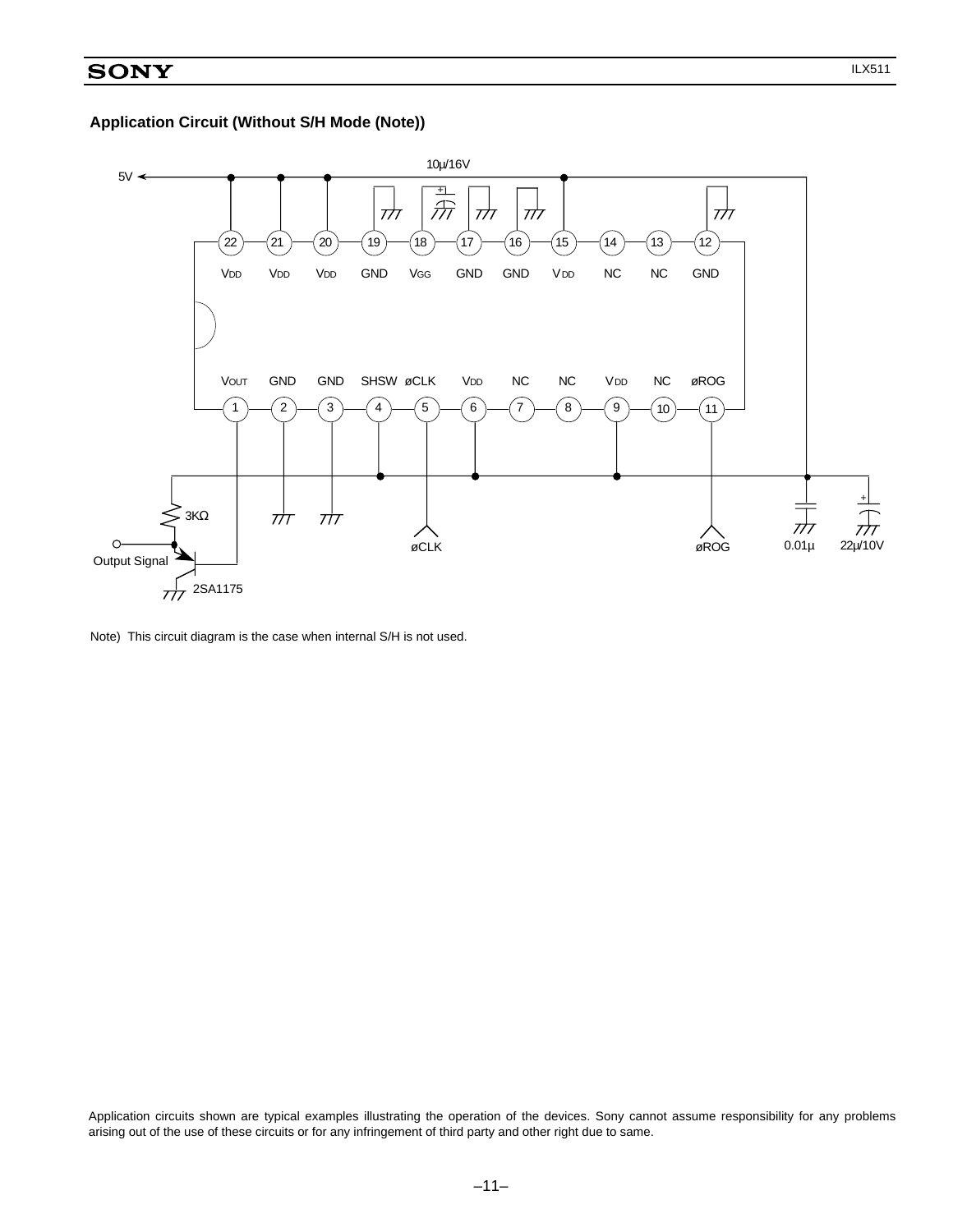#### **Notes on Handling**

1) Static charge prevention

CCD image sensors are easily damaged by static discharge. Before handling, be sure to take the following protective measures:

a) Either handle bare handed or use non-chargeable gloves, clothes or material. Also use conductive shoes.

b) When handling directly use a grounding band.

c) Install a conductive mat on the floor or working table to prevent the generation of static electricity.

d) Ionized air is recommended for discharge when handling CCD image sensors.

e) For the shipment of mounted substrates use cartons treated for the prevention of static charges.

2) Notes on handling CCD CERDIP package

The following points should be observed when handling and installing this package:

a) (1) Compressive strength: 39N/surface (do not apply any load more than 0.7mm inside the outer perimeter of the glass portion)

- (2) Shearing strength: 29N/surface
- (3) Tensile strength: 29N/surface

(4) Torsional strength: 0.9Nm

b) In addition, if a load is applied to the entire surface by a hard component, bending stress may be generated and the package may fracture, etc., depending on the flatness of the ceramic portion. Therefore, for installation, either use an elastic load, such as a spring plate, or an adhesive.

c) Be aware that any of the following can cause the glass to crack because the upper and lower ceramic layers are shielded by low-melting glass:

(1) Applying repetitive bending stress to the external leads.

(2) Applying heat to the external leads for an extended period of time with a soldering iron.

(3) Rapid cooling or heating.

(4) Applying a load or impact to a limited portion of the low-melting glass with a small-tipped tool such as tweezers.

(5) Prying the upper or lower ceramic layers away at a support point of the low-melting glass.

Note that the preceding notes should also be observed when removing a component from a board after it has already been soldered.

3) Soldering

a) Make sure the package temperature does not exceed +80°C.

b) Solder dipping in a mounting furnace causes damage to the glass and other defects. Use a grounded 30W soldering iron and solder each pin in less than 2 seconds. For repairs and remount, cool sufficiently.

c) To dismount image sensors, do not use solder suction equipment. When using an electric desoldering tool, ground the controller. For the control system, use a zero cross type.